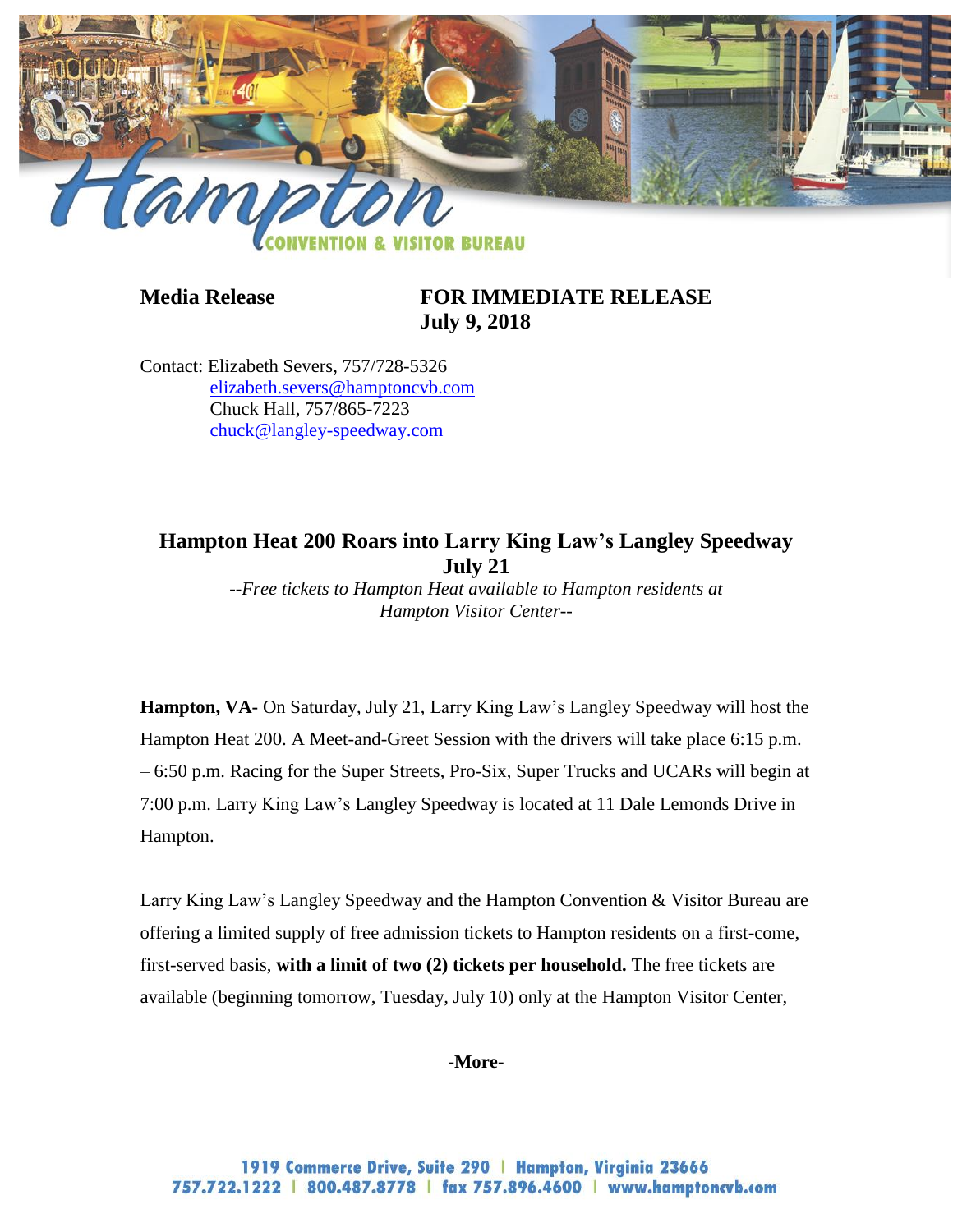### **Hampton Heat 200 Roars into Larry King Law's Langley Speedway July 21- Page 2**

located at 120 Old Hampton Lane in downtown Hampton. The visitor center hours are Monday through Saturday, 9:00 a.m. – 5:00 p.m., Sunday 1:00 p.m. – 5:00 p.m. Proof of Hampton residency in the form of an official state identification or residential utility bill must be shared.

Regular admission fees for the Hampton Heat 200 event are \$12.00 Adults, \$10.00 Military (Active or Retired) and Senior Citizens (60 & Over), \$5 children ages 6-12, and free for children age 5 and under. Advance tickets can be purchased in the Larry King Law's Langley Speedway office Monday through Saturday, 9:00 a.m. – 5:00 p.m. (at the gate) or at [www.langley-speedway.com](http://www.langley-speedway.com/)**.**

Hampton Heat is one of the speedway's largest races, drawing more drivers and crowds than all others held at the historic track. While the event's purse of \$10,000 is a big draw, the chance to compete on the track where racing greats Darrell Waltrip, Dale Earnhardt Jr., and Denny Hamlin began their careers, lures drivers from throughout the Mid-Atlantic and Southeast.

A longtime member of the NASCAR Whelen All-American Series and a NASCAR Home Track, Larry King Law's Langley Speedway is a .395-mile, slightly-banked oval. To learn more about Langley Speedway, fans may call the Speedway office at 757/865 RACE or visit [www.langley-speedway.com.](http://www.langley-speedway.com/)

Partially bordered by the Hampton Roads harbor and Chesapeake Bay, Hampton, with the 344,000 sq. ft. Hampton Roads Convention Center and the award-winning Hampton Coliseum, is located in the center of Coastal Virginia and the Hampton Roads metropolitan area. Hampton is the site of America's first continuous English-speaking settlement, the site of the first arrival of Africans in English North America, and is home to such visitor attractions as the Virginia Air & Space Center, Fort Monroe National

**-More-**